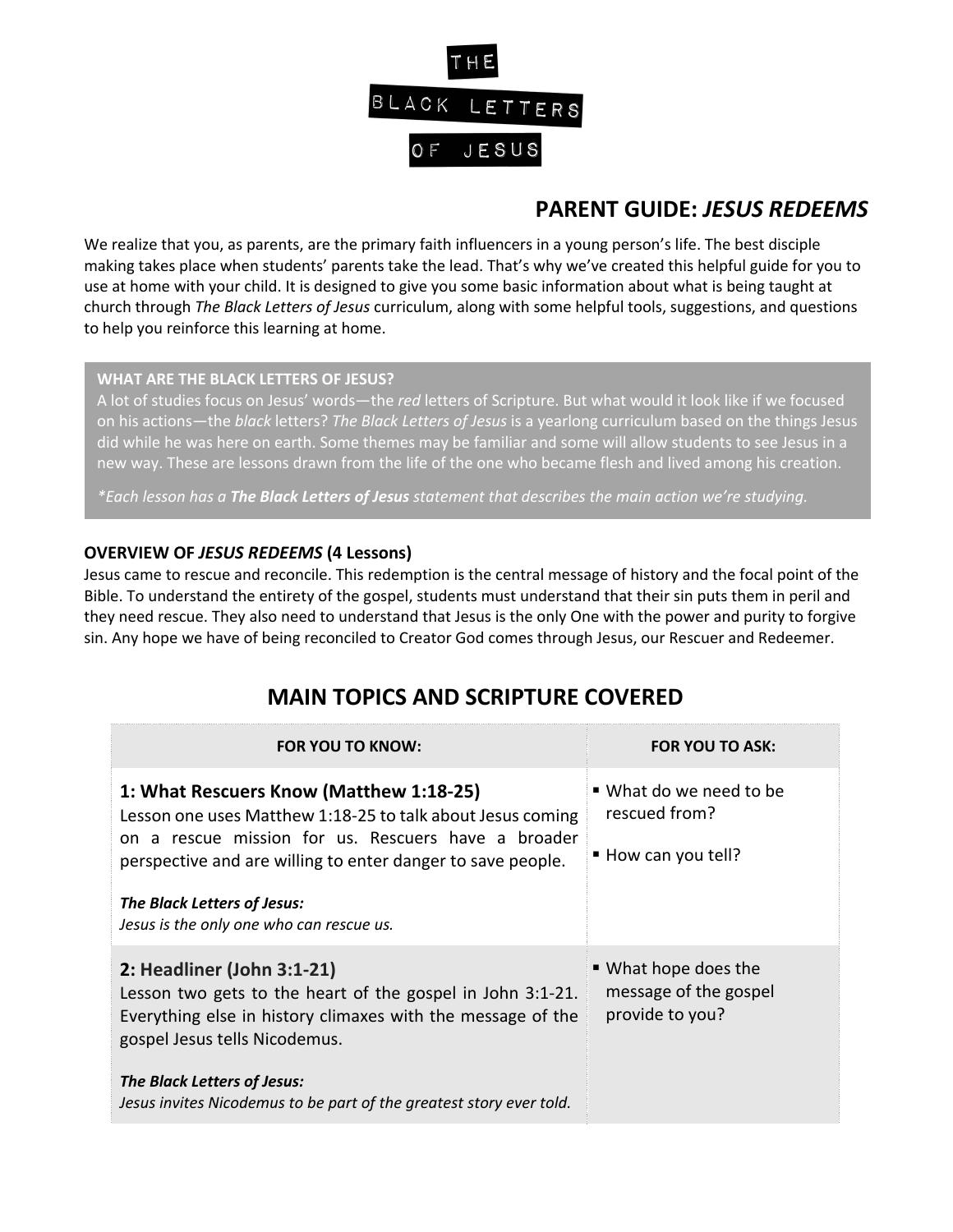| 3: Faith on the Line (Mark 2:1-11)<br>Lesson three focuses on the spiritual and physical<br>redemption Jesus offers by looking at the story of a paralytic<br>whose friends lowered him through the roof to see Jesus.<br>Students will examine how their faith plays a role in Jesus'<br>rescue mission, and what it means to be advocates of<br>redemption to a broken world.<br>The Black Letters of Jesus:<br>Jesus is on a mission to redeem the world, and he wants us to join<br>him. | ■ Which of your friends love<br>you enough to carry you to<br>Jesus?<br>■ How do you know?                                                                           |
|----------------------------------------------------------------------------------------------------------------------------------------------------------------------------------------------------------------------------------------------------------------------------------------------------------------------------------------------------------------------------------------------------------------------------------------------------------------------------------------------|----------------------------------------------------------------------------------------------------------------------------------------------------------------------|
| 4: Do You See What I See? (Luke 23:26-43)<br>Lesson four caps off this lesson set by looking at a doctor's<br>telling of the Crucifixion. From extending mercy to those who<br>crucified him, to offering hope to the thief hanging next to<br>him, Jesus is still on the look-out for those who need his<br>loving care, even moments before his death.<br>The Black Letters of Jesus:<br>Jesus never loses sight of the lost and the least.                                                | ■ Which of your friends needs<br>to hear the gospel?<br>$\blacksquare$ How can we pray specifically<br>for them?<br>■ What can we do to help you<br>share with them? |

## **ACTIVITIES YOU CAN DO TOGETHER**

#### LIFE MAPS

Create life maps together. A life map is a visual representation (often a timeline) of the twists and turns of your life. It's like an artistic autobiography.

#### **What to do:**

- 1. Think back over your entire life. What were some of the most meaningful moments? They could be happy or sad. Be sure to include both, because life isn't always one or the other. Make a list of those pivotal moments.
- 2. Find or create an image or symbol to represent each of those moments.
- 3. Place those images on the timeline of your life. Positive/happy events above the line and sad/negative events below it.
- 4. Reflect on how God worked through each event for His purpose. Consider journaling those thoughts as an addendum to the timeline.
- 5. Share the timeline with other family members and get their perspective on God's hand in each milestone.
- 6. Discuss the climax of your life thus far. Was it the gospel? Why or why not?
- 7. Keep the timeline in a family photo album for future reference.